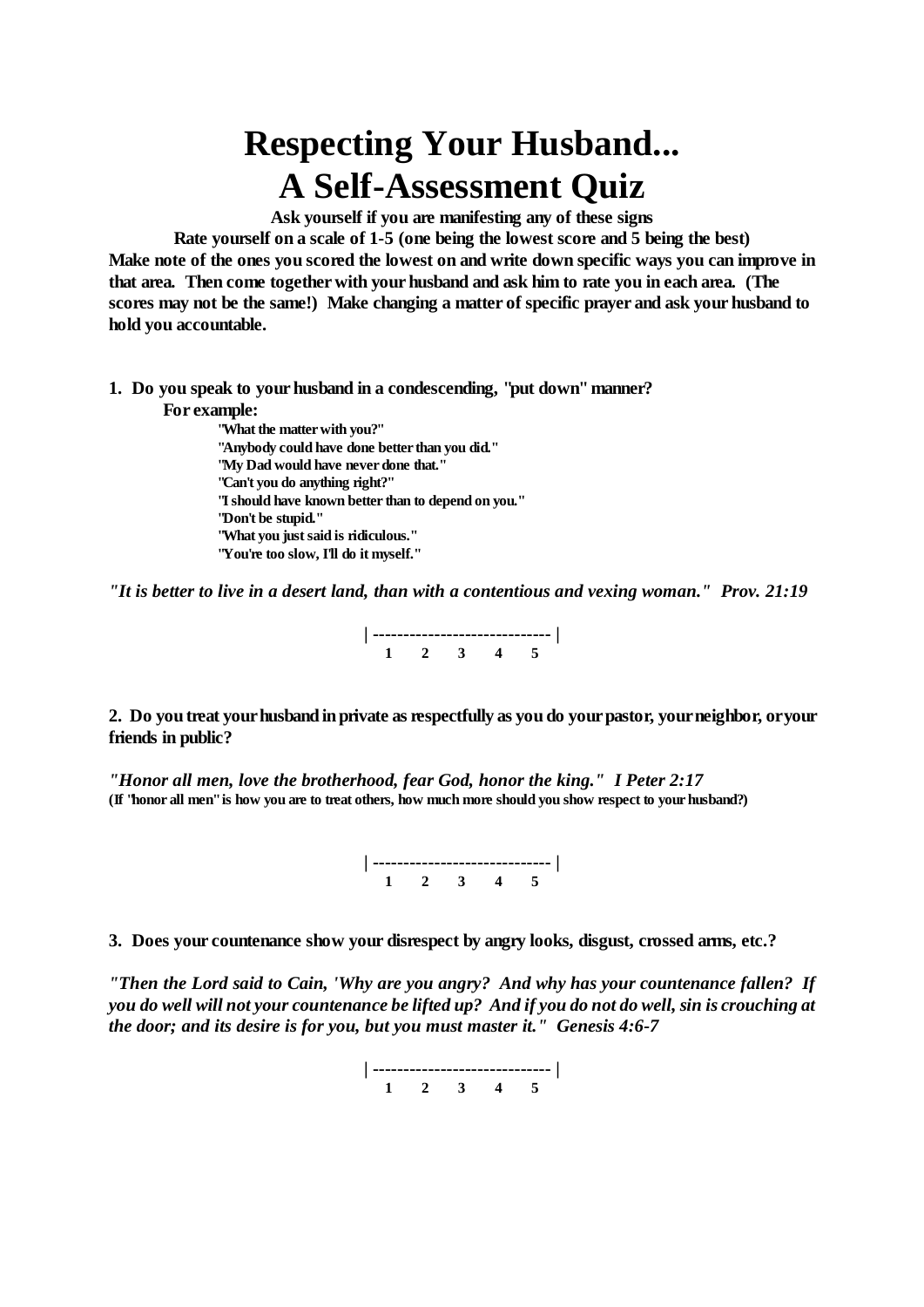**4. Do you talk for your husband or interrupt him?**

*"Love is patient... does not act unbecomingly, it does not seek its own (way)..." I Cor. 13:4-5*



**5. Do you try to intimidate or bully your husband by making threats, verbally attacking him, crying, or in some other way manipulating him to have your way?**

*"The wise woman builds her house, but the foolish tearsit down with her own hands." Prov. 14:1*



**6. Do you bring up his shortcomings to others?**

*"Her husband is known in the gates..." Prov. 31:23*

**| ----------------------------- | 1 2 3 4 5**

**7. Do you inappropriately contradict him in front of others?**

*"She does him good and not evil all the days of her life." Prov. 31:12*

**| ----------------------------- | 1 2 3 4 5**

**8. Do you compare him unfavorably with other men?**

*"...for I have learned to be content in whatever circumstances I am." Philippians 4:11*



**9. Do you listen carefully to your husband's opinion, trying to understand him?**

*"Let everyone be quick to hear, slow to speak... " James 1:19*